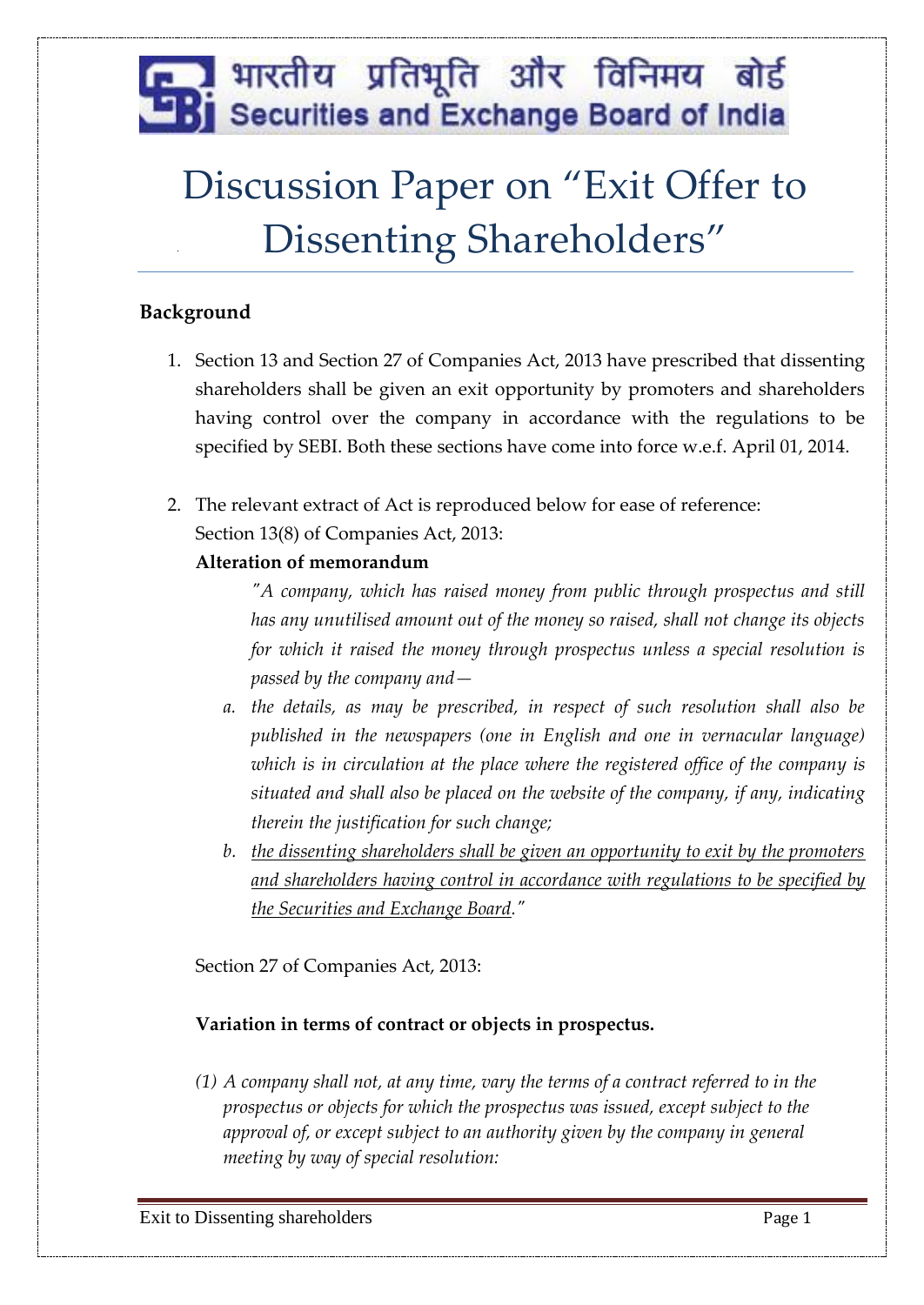

*Provided that the details, as may be prescribed, of the notice in respect of such resolution to shareholders, shall also be published in the newspapers (one in English and one in vernacular language) in the city where the registered office of the company is situated indicating clearly the justification for such variation:*

*Provided further that such company shall not use any amount raised by it through prospectus for buying, trading or otherwise dealing in equity shares of any other listed company.*

- *(2) The dissenting shareholders being those shareholders who have not agreed to the proposal to vary the terms of contracts or objects referred to in the prospectus, shall be given an exit offer by promoters or controlling shareholders at such exit price, and in such manner and conditions as may be specified by the Securities and Exchange Board by making regulations in this behalf."*
- 3. Accordingly, SEBI is in the process of framing regulations under the aforesaid provisions of the Companies Act, 2013. In this regard, public comments are being sought on the following related issues:

#### **ISSUES FOR DISCUSSION**

#### 1) **APPLICABILITY OF THE PROVISION:**

*The provisions may be made applicable on a prospective basis since the provisions of the Act have been made applicable on a prospective basis. This would also take care of the apprehension of the inability of the promoters to bring in additional cash in a short span of time.*

*Also, the provision should be made applicable to such contracts which may substantially affect the main line of business or revenue generation of the company.* 

*It has been suggested that the requirement of providing exit to dissenting shareholders may affect fresh capital raising as well as capital availability. Thus, the regulations may provide that if an offer is dissented by a specified percentage, say 10% of shareholders, the company may provide exit offer. This will require suitable changes in Companies Act as well.*

#### 2) **ELIGIBILITY OF SHAREHOLDERS FOR AVAILING THE EXIT OFFER**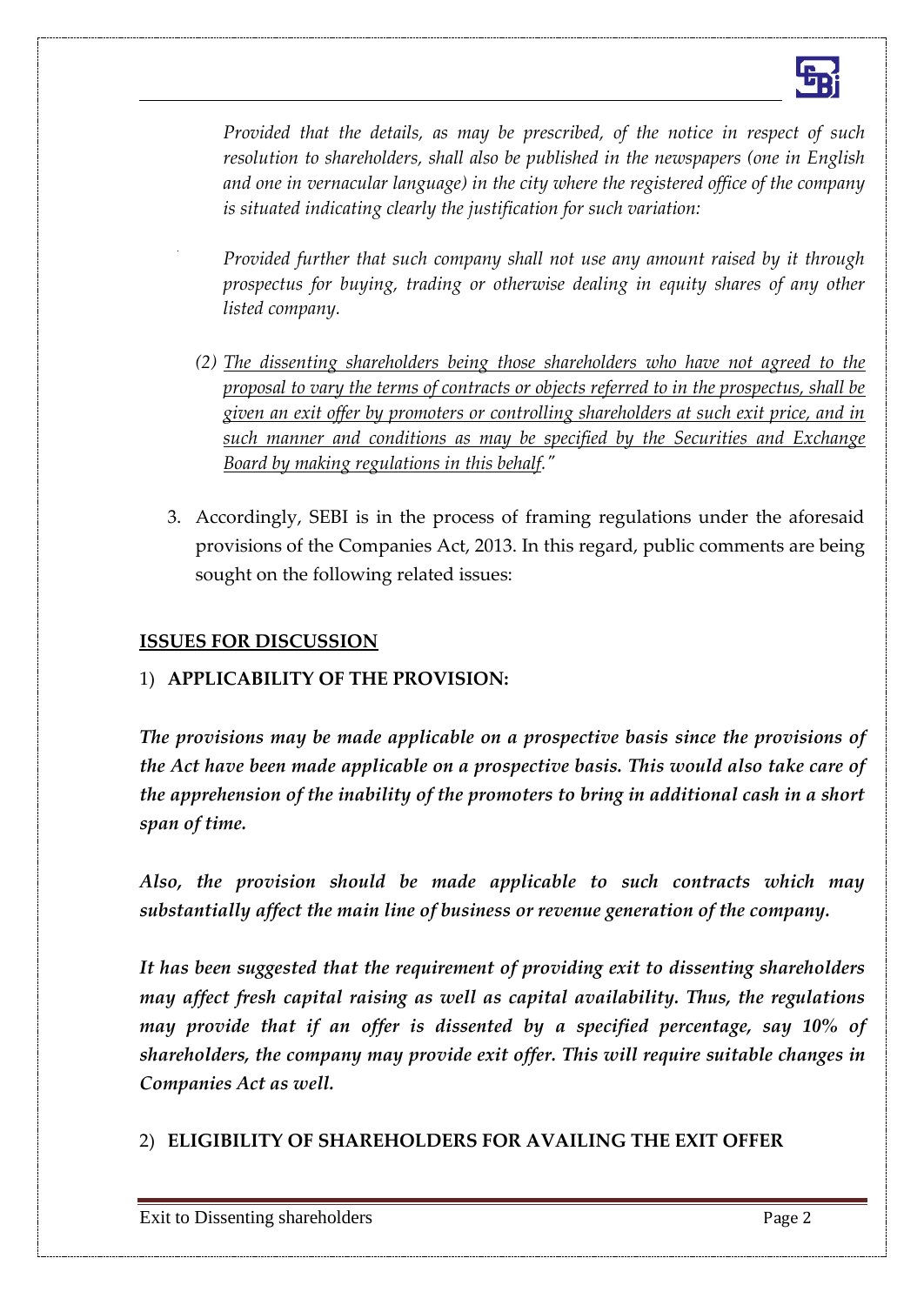

*It is presumed that investors in the secondary market take an informed decision of investing in the equity shares of the company after doing a full background check on the same. This includes the objects of the company for which the company has raised money from the market. Thus, investors who invested in the company through secondary market should also be given a fair opportunity of exiting the company in case they do not agree to the change in objects of the company.* 

*Therefore investors who are holding shares as on the date on which the proposal to change the objects becomes public should be allowed to exit under this provision.*

#### 3) **OFFER PRICE FOR THE EXIT OFFER**

*Reliance on a historical price distorts the value of the shares and such a price may not be reflective of the prevailing market price. Further, a higher exit price than the prevailing market price may significantly influence the decision making of the investor in favour of achieving short term gains vis-à-vis evaluating exit in the context of long term potential of the company. Thus, the exit price should be based on the existing market value of the stock. The exit price may be based on price determined in case of exit offer given to the existing shareholders in terms of SEBI (Substantial Acquisition of Shares and Takeovers), Regulations, 2011 which, in cases of frequently traded shares, is the highest of the following:*

- *(i) Volume weighted average price paid during fifty two weeks immediately preceding the date of the announcement.*
- *(ii) Highest price paid for any acquisition during the twenty six weeks immediately preceding the date of the announcement.*
- *(iii) Volume weighted average market price for a period of sixty trading days immediately preceding the date of the announcement.*

## 4) **CARVE OUTS FOR COMPANIES WITH NO IDENTIFIABLE PROMOTERS OR SHAREHOLDERS HAVING CONTROL**

*Since the exit offer has to be given by promoters or shareholders having control, whether companies with no identifiable promoters or shareholders having control can be exempted from this requirement. This will require suitable changes in Companies Act as well.*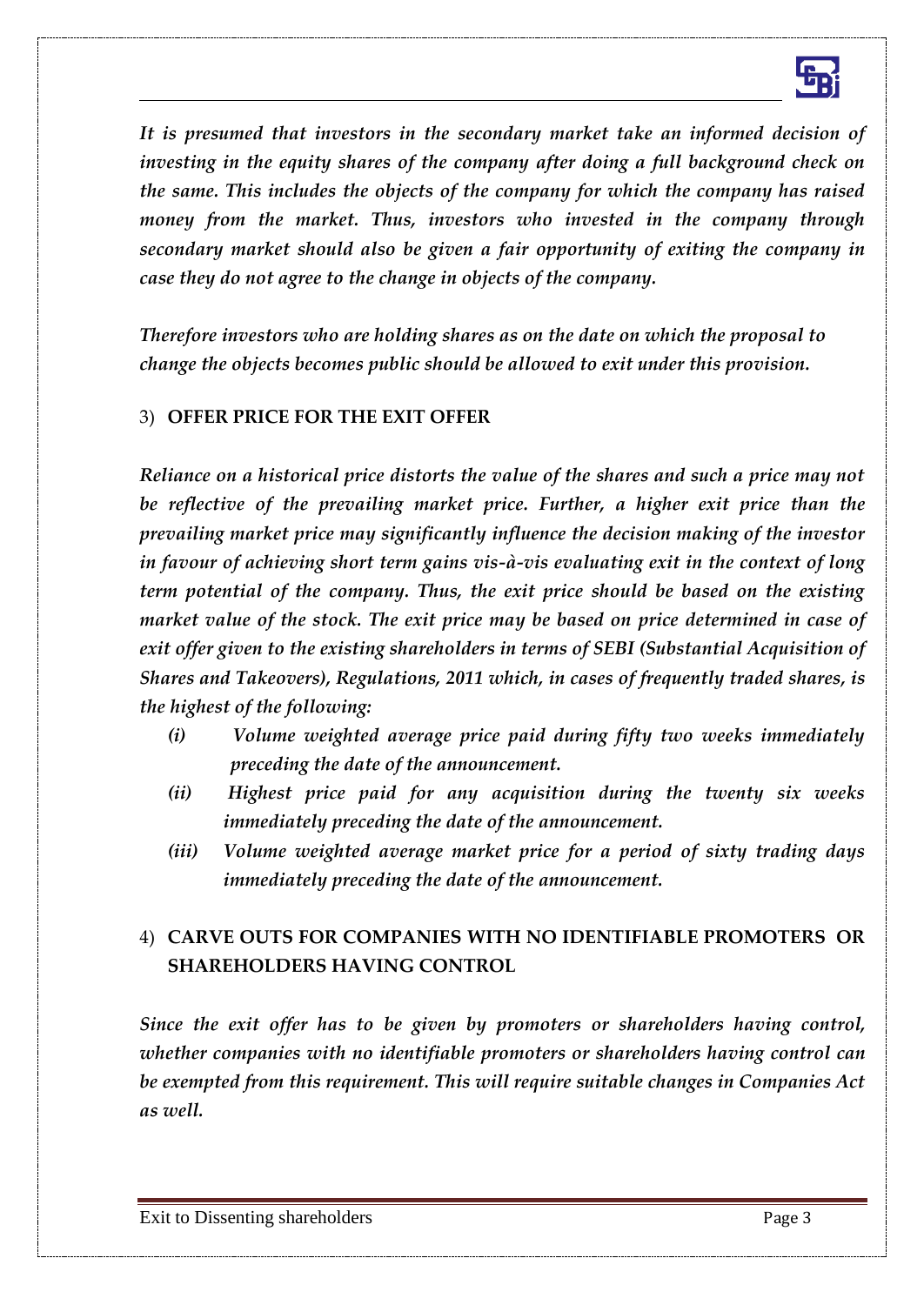

## 5) **EXIT OFFER IN CASES WHERE A HIGH PERCENTAGE OF AMOUNT RAISED FOR THE ISSUE HAS ALREADY BEEN UTILIZED**

*There may be instances wherein a company has already utilized higher percentage of the amount raised and intends to change the objects to some extent due to certain reasons. In such cases, the promoters or persons in control should give exit opportunity only if the amount utilized is less than a specified percentage of the total amount raised for the objects of the issue, e.g. 75%. This will require suitable changes in Companies Act as well.*

## 6) **EXEMPTION FROM MANDATORY TRIGGER OF OPEN OFFER REQUIREMENTS**

*There may be instances wherein the promoters or shareholders in control may trigger open offer obligations owing to shareholding increasing beyond 25% or through creeping acquisition. Such increase in shareholding due to mandatory requirement of law should be exempted from open offer obligations. Further regulation 3(2) of SEBI (Substantial Acquisition of Shares and Takeovers), Regulations, 2011 does not allow any person to acquire the shares voluntarily in case the shareholding pursuant to the acquisition exceeds maximum permissible public shareholding. In cases where promoters are already holding 75%, they should be allowed to acquire further shares.* 

*In the event shares accepted in the offer are such that the aggregate shareholding of the promoter exceeds 75% of the total paid up capital of the company, the promoter shall comply with the stipulation mentioned under rule 19A read with rule 19(2)(b) of Securities Contracts (Regulation) Rules, 1957 i.e. bring their shareholding to 75% in one year.*

## 7) **MANNER OF PROVIDING EXIT OPPORTUNITY TO DISSENTING SHAREHOLDERS**

- *a) The notice proposing the passing of the special resolution for changing the objects of the issue and variation in terms of contact or objects in prospectus shall also contain information about the exit offer to the dissenting shareholders.*
- *b) In addition to the disclosures required under section 102 of the Act read with rule 32 of Companies (Incorporation) Rules, 2014 and rule 7 of Companies (Prospectus and Allotment of Securities) Rules, 2014 and or any other applicable law, a*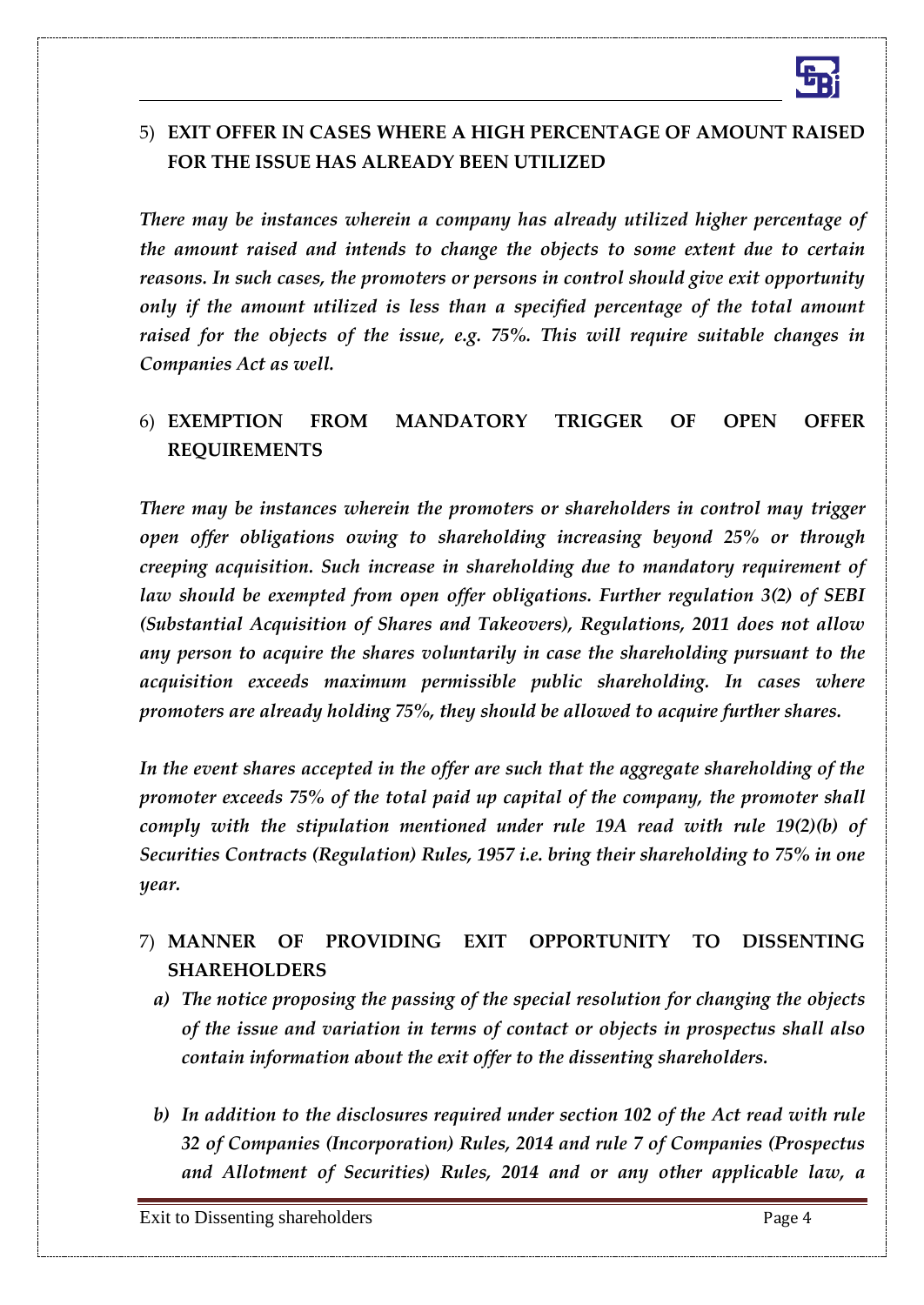

*statement to the effect that the promoters or controlling shareholders shall provide an exit opportunity to the dissenting shareholders shall also be disclosed in the explanatory statement to the notice for passing special resolution. The regulatory requirements in this regard is placed as Annexure to this Discussion Paper.*

- *c) After passing of the special resolution, voting results as specified in regulation 44(3) of SEBI (Listing Obligations and disclosure requirements) regulations, 2015 including the list of dissenting shareholders would be communicated to the Stock Exchanges.*
- *d) The issuer shall also intimate the Stock Exchanges on which the securities of the company are listed about the offer of promoters or shareholders having control to dissenting shareholders and the price at which the exit offer is being given. The Stock Exchanges shall immediately on receipt of such intimation disseminate the same to public within one working day.*
- *e) The promoters or shareholders in control shall appoint a Merchant Banker registered with SEBI and finalise the exit price in accordance with the regulations specified in this regard.*
- *f) To ensure security for performance of their obligations, promoters or shareholders having control shall create an escrow account and deposit the aggregate consideration in the account at least two working days prior to opening of the tendering period.*
- *g) The tendering period shall start not later than seven working days from the passing of the special resolution and shall remain open for ten working days.*
- *h) The promoters or shareholders having control shall facilitate tendering of shares by the shareholders and settlement of the same through the Stock exchange mechanism as specified by SEBI vide Circular No. CIR/CFD/ POLICYCELL/1/2015 dated April 13, 2015*
- *i) The promoters or shareholders having control shall, within a period of ten working days from the last date of the tendering period, make payment of consideration to the shareholders who have accepted the exit offer.*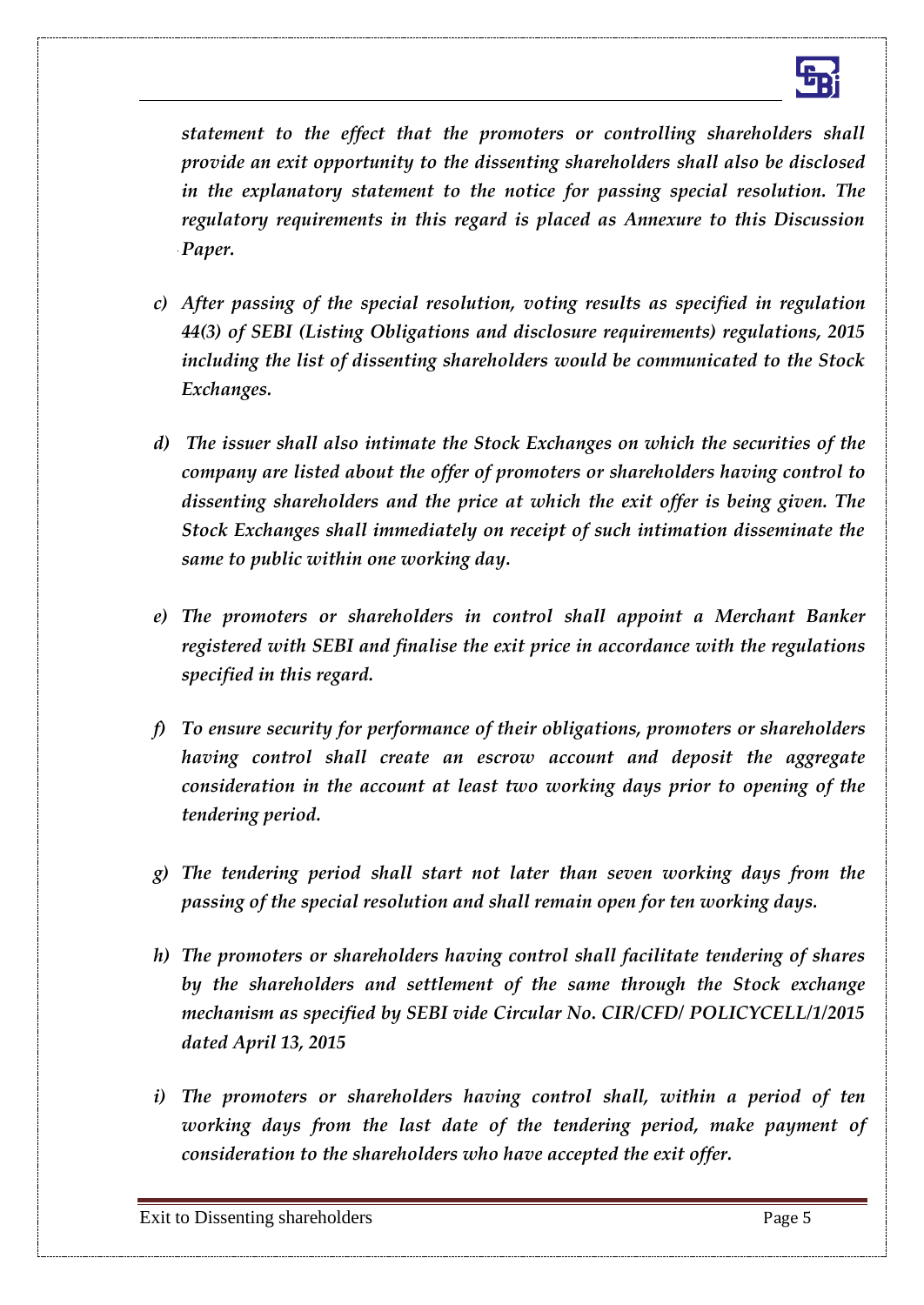

*j) Within a period of two working days from the payment of consideration, the listed company shall make a disclosure to the Stock Exchange giving details of aggregate number of shares tendered, accepted, payment of consideration and the post offer shareholding pattern of the promoters and a report by the merchant*  banker that the payment has been duly made to all the shareholders who offered *their shares to exit from the company after dissenting to the proposal.* 

#### **Public comments:**

4. Considering the implications of the said matter on the market participants including listed companies and investors, public comments on the policy framework proposed above are solicited. Specific comments/suggestions as per the format given below would be highly appreciated:

| Name of entity / person :             |                           |                    |           |
|---------------------------------------|---------------------------|--------------------|-----------|
| Name of organization (if applicable): |                           |                    |           |
| Sr.                                   | Pertains to paragraph (1) | Proposed changes / | Rationale |
| No.                                   | to $7)$                   | suggestions        |           |
|                                       |                           |                    |           |

5. Such comments may please be e-mailed on or before December 23, 2015, to [issueobject@sebi.gov.in](mailto:issueobject@sebi.gov.in) or sent by post, to:-

#### *Shri. Amit Tandon*

*Deputy General Manager Corporation Finance Department Securities and Exchange Board of India SEBI Bhavan Plot No. C4-A, "G" Block Bandra Kurla Complex Bandra (East), Mumbai - 400 051 Ph: +91-22-26449373/ +91-22-26449462*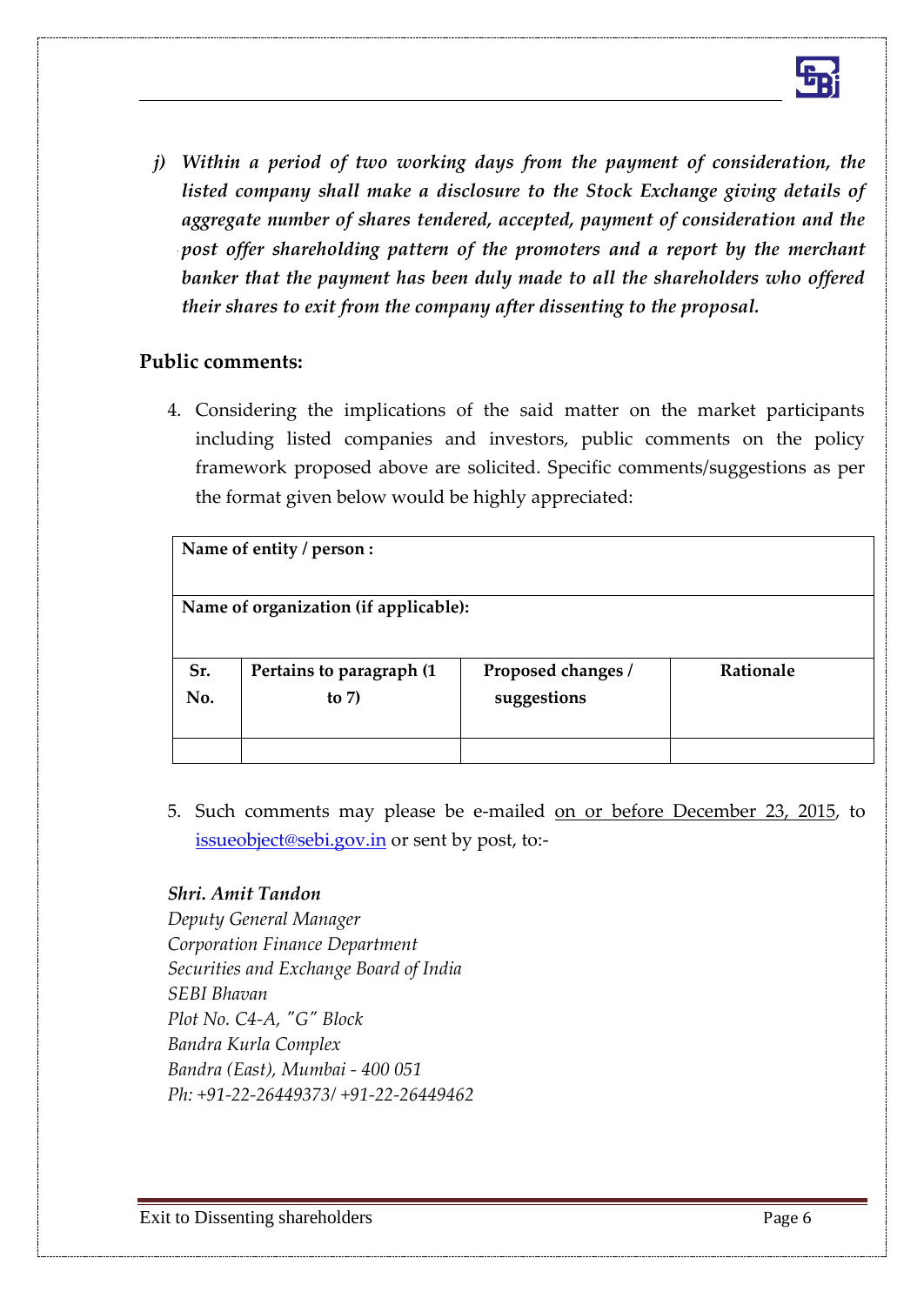

#### **Annexure**

 $\overline{a}$ 

## **Disclosures required under section 102(1) of the Companies Act, 2013:**

A statement setting out the following material facts concerning each item of special business to be transacted at a general meeting, shall be annexed to the notice calling such meeting, namely:—

- a. the nature of concern or interest, financial or otherwise, if any, in respect of each items of
	- i. every director and the manager, if any;
	- ii. every other key managerial personnel; and
	- iii. relatives of the persons mentioned in sub-clauses (i) and (ii);
- b. any other information and facts that may enable members to understand the meaning, scope and implications of the items of business and to take decision thereon.

## **Disclosures required under Rule 32(1) of Companies (Incorporation) Rules, 2014:**

Where the company has raised money from public through prospectus and has any unutilised amount out of the money so raised, it shall not change the objects for which the money so raised is to be applied unless a special resolution is passed through postal ballot and the notice in respect of the resolution for altering the objects shall contain the following particulars, namely:-

(a) the total money received;

(b) the total money utilized for the objects stated in the prospectus;

(c) the unutilized amount out of the money so raised through prospectus,

(d) the particulars of the proposed alteration or change in the objects;

(e) the justification for the alteration or change in the objects;

(f) the amount proposed to be utilised for the new objects;

(g) the estimated financial impact of the proposed alteration on the earnings and cash flow of the company;

(h) the other relevant information which is necessary for the members to take an informed decision on the proposed resolution;

(i) the place from where any interested person may obtain a copy of the notice of resolution to be passed.